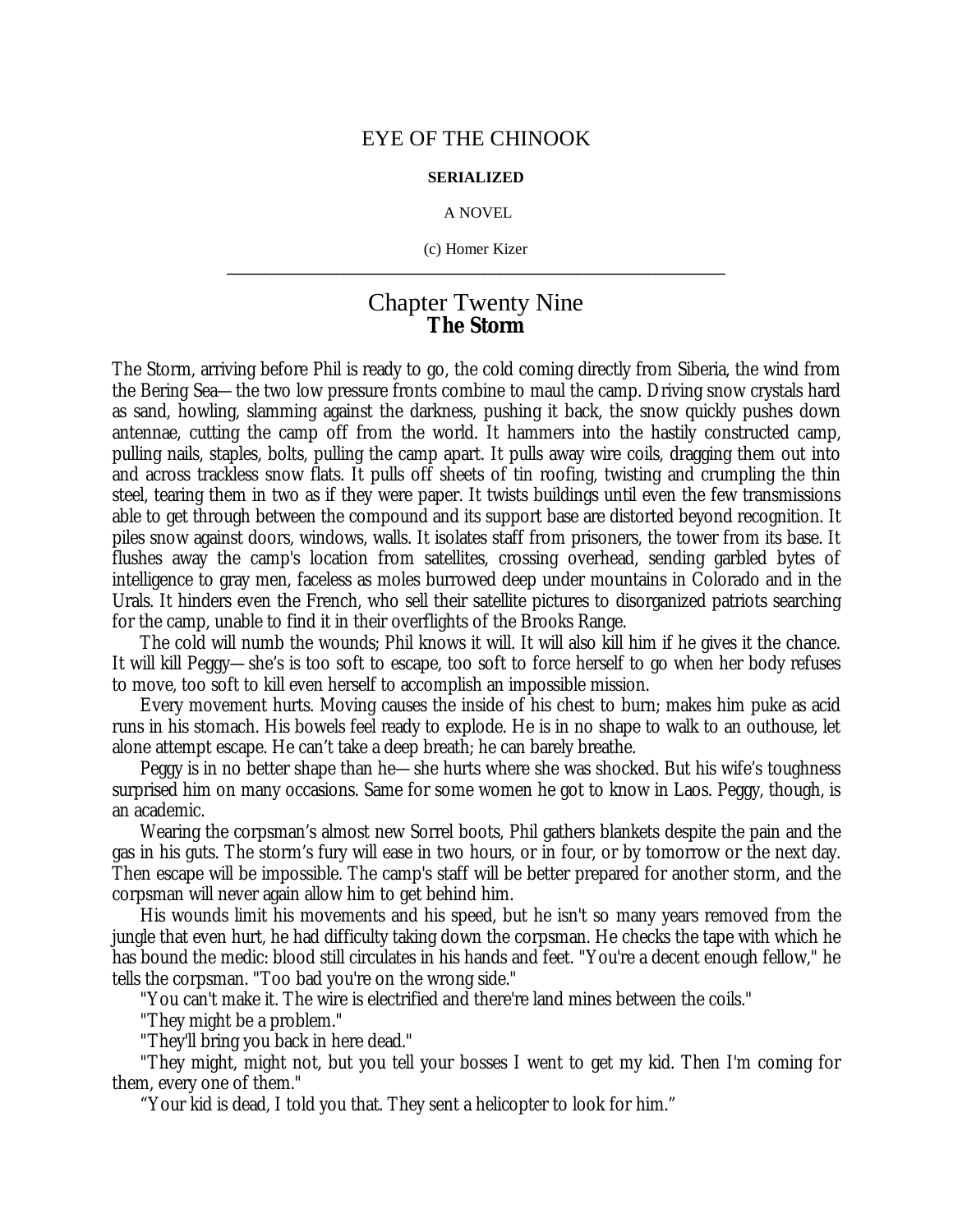"He'll be dead when I say he's dead. Until then, he lives."

"Let me go. I'll pretend this never happened."

"I can't do that."

Peggy shivers just thinking about the storm. She doesn't have boots; she has only the foot rags and mitten-like booties that Moses made and wrapped around her feet before he died, now an hour ago. He had helped her bend the ends of two of her bunk slats. He had shown her how to rig bindings of surgical tubing and tape before his wounds opened up and started to bleed again. He could have stopped. She tried to get him to lie back down. But he had persisted, repeating again and again that she had to tell the country about the camp and about what the Feds were doing in Alaska, that that was her obligation to him. He helped her shape two poles from a mop handle and a splinter from another slat. He told her that she could make it. And she wants to believe him, but she doesn't know. The storm is worse than any she has experienced before. Its fury, its raging stretches in all directions for farther than she can see.

Both Phil and Peggy have blanket leggings, and two blankets each with neck holes hang over their shoulders and chests like ponchos. She has a third blanket wrapped around her, and Phil has the corpsman's parka. His snowshoes are longer than her skis, but Moses insisted that she would be able to keep up because Phil would be breaking trail. He said that she'd have the easier going, and she prays that the old man was correct.

"If you're comin, it's time to get started." Phil takes the second scalpel he removed from the surgery kit and hands it to her. "Wrap this up so you don't cut yourself, but keep it with you. You'll need a knife sooner or later."

She doesn't know what to do with it. Nevertheless, she rolls it in a blanket scrap cut from their leggings, and she stuffs it into the top of her footrags, wishing as she does that she had boots, fearing that she'll regret going without boots, but knowing that there isn't another pair in the dispensary and that it's more important for him to have the corpsman's boots than for her. Unless someone escapes from the camp, its existence will never be known.

When Phil opens the door, he sees an arctic fox trying to dig free part of a bologna sandwich frozen into what was yesterday's mud. The fox has its back to the storm. Its fur stands on end— and it doesn't see him open the door.

Quick as a wolf, Phil catches the fox by the nape of its neck, and drops on it. His right hand grasping fur along the fox's back, his left knee coming down hard on the fox's ribs, crushing them, he kills again as easily as he had a decade ago. He kills without feeling pain, without feeling anything.

The fox is small, no larger than a house cat, and Phil says, "He won't be much of a meal, but he's a start and all we got. A good omen." And without seeming to use a knife to even start the cut, he peels its hide, literally turning the fox skin wrongside out. Then handing her its pelt, he says, "This'll keep one hand warm anyway."

She accepts the fur though she can't quite believe what she witnessed. Maybe they do have a chance. His wounds didn't seem to bother him. And how did he do that without getting bit?

The fences were topped by stretched coils of razorwire with a thirty foot or so gap between them. Even the wind couldn't cross them without becoming entangled— caught on the coiled wire, the storm had pulled itself free by ripping the wire loose and dragging it off. Phil, keeping his back to the fury, sees where snow has drifted over both fences and over the gap. He starts for the drift, his snowshoes clumsy, his wounds hindering his steps. He has to climb the drift, and his shoes want to slip on the snow. His boot toes don't push down far enough to provide traction, so he cribs his way up the crawling drift and over the first fence.

On top of the first fence, he feels like he's on top of the world even though the swirling, blowing, walking drifts limit visibility to a dozen yards. And when he's over the second fence, he begins shuffling his feet like a cow moose, the gait being one that devours distance. He leans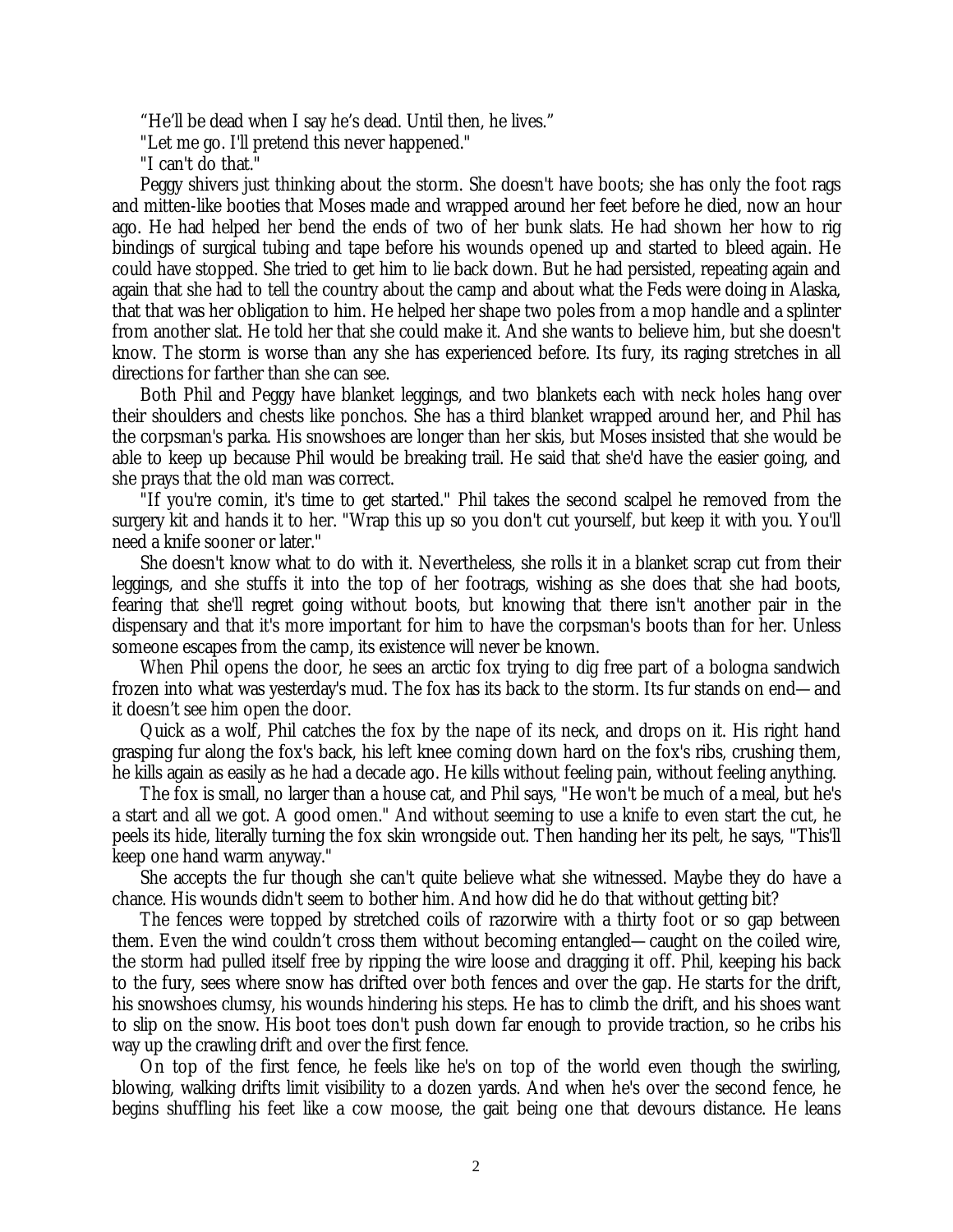forward over his shoes, leans until his wounds stop his breath, and he slides one shoe forward to prevent him from falling. And still he leans as the wind pushes against him, not letting him straighten to ease the pain, as he slides the other shoe forward to stop him from falling.

He feels her hanging onto his coattail, but she doesn't seem to slow him as the wind pushes harder and harder, never letting him straighten up to breathe. The pain causes adrenaline to flow as his mind numbs, his thoughts reduced to fighting the pain, to keeping going, to sliding one foot after the other forward.

He doesn't once look back. It's as if the camp has ceased to exist. His concern is the storm and to keep moving and to turn time into space. His side hurts. Lungs hurt. So do his shoulder and gut. But the cold numbs some of the pain— and the remaining pain turns to anger as the wind carries him on wings of snow as it does migrating ptarmigan.

Feeling like he's flying, knowing that he's rapidly covering distance, knowing that he's traveling in a straight line, not knowing anything else except the severity of the pain, he hurries on as legs tire, cramp. A dark character in white space, driven by pain and revenge and the storm itself, he realizes that he hasn't felt her behind him for quite a while. Despite a desire to look, he doesn't turn his head. He hasn't the strength to go back for her if she isn't there, and he hasn't the heart to not return. So as long as he doesn't know for certain that she's not there, he can push ahead with sure knowledge that a helicopter will be sent after them as soon as the storm breaks. Maybe it will find her if she hasn't been able to keep up.

He has to reach cover before that helicopter can lift off. But how far away is cover? Fifty miles. Probably. A day at his present speed. Can he do that? Snowshoe for twenty-four hours? A Herculean challenge if he weren't shot up.

His mind produces thoughts that weren't there before as his thighs burn. A vertical line of pain reaches down across his right groin. A debilitating line of pain. A line of pain that grabs his leg and holds it and won't let him continue. But he must keep going. He can't stop. Eddie is out there. He has to get to him, has to try. And they won't send another helicopter out to look for him.

He slows down as he stands more upright, trapped in the storm, caught between the camp and the mountains that he knows are somewhere in front of him.

There's nothing behind him except whiteness and his tracks, already partially filled with snow.

Perhaps it's better that she didn't make it far from camp.

The storm blisters him with waves of driven ice pellets, wave after wave; so again turning his back to the wind, he drifts with the snow. A little more angry than before, he regrets letting her come with him. He liked her. She would've kept her promise to the old man. But a lot of people aren't going to make it before whatever is happening runs its course.

Politics is none of his business, and he resents having it made his business. He was living on Becharof Lake because he didn't want anything to do with suckasses in three-piece suits, with aldermen or building inspectors or union shop stewards. He didn't want to vote or serve on a jury or go to PTA meetings. He wanted to be left alone. He had enough of rules and regulations and red tape when he was in Laos. And treachery. Especially treachery. That's what he remembers most about those three years, the double-dealing of both Charley and of his own line Colonels. Hell, he left his Chinese squads to be killed by both sides. Orders. They didn't give him or them a choice. And they're not giving him a choice now, either. He has to follow the storm to cover, has to work his way south, and he has to do it right now, before another night passes if he can.

Although visibility is less than twenty yards and everything surrounding him is cold-white, he realizes that the moon somewhere far to the west has dipped to the horizon. It will soon be light.

But the temperature has been falling for awhile, a bad omen. The colder temperature means the storm center has passed, that daylight will bring clearing skies.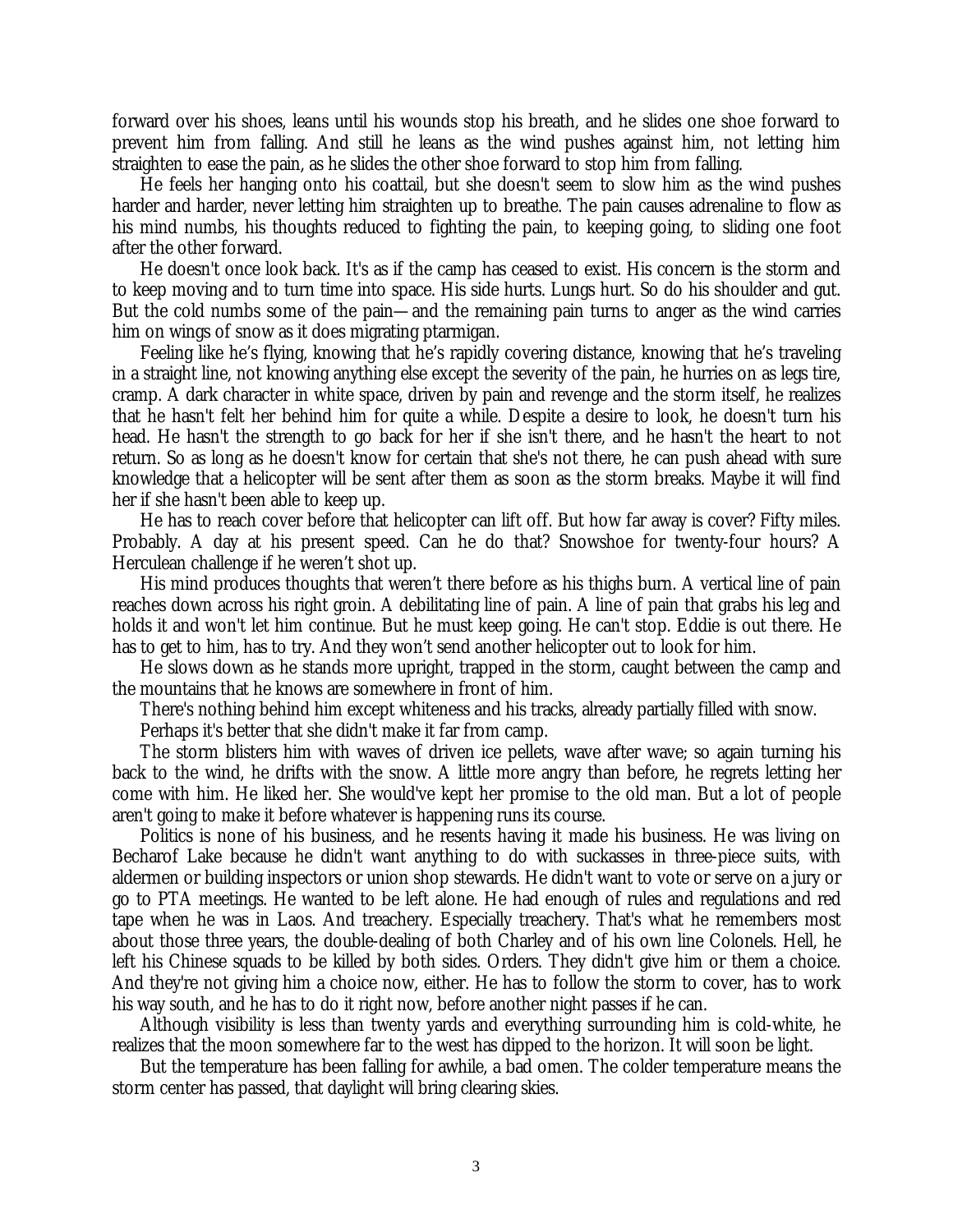The camp probably won't send out a chopper until midday, meaning that he has maybe six hours to get somewhere.

He will have to hole up before the wind quits. He needs the wind to blow out his tracks, and he needs some way to stop detectors from picking up his body heat. And he resents the intrusion of technology into his life.

His steps have become robotic. He no longer bends knees. No longer can he see even twenty yards. No longer can he force cramped calves and thighs and now both groins to slide one shoe ahead of the other one. He has started stepping on the tail of his off shoe, not something he has done since the first time he wore snowshoes, and he trips himself, sending himself sprawling in the remaining darkness.

The second time he falls, his hands hit ice, not snow.

He lies where he fell, his brain not really able to comprehend what it is that his instincts are trying to convey. Something about having reached a river. Yet he sees no river, no water, nothing except darkness and blowing ice crystals and what might be a tree.

A tree? From the camp, there wasn't a tree in sight in any direction.

How far has he come? A good question: he doesn't even know for how much longer it will be dark, let alone whether, since he started stepping on the tail of his shoes, he has been traveling in a straight line or meandering.

The wind doesn't seem particularly strong, twenty knots, maybe a little more. Certainly not the sixty, seventy, eighty knots of earlier. And the snow covering the ice isn't deep. An inch, maybe an inch and a half.

The top crosspiece of his left snowshoe broke some hours ago. Now the binding of that shoe has slipped. It's easier to take that shoe off than to stand with it on— the ice under his left boot creaks, cracks. He shifts his weight to his right foot, dispersing his weight over the width and length of his snowshoe. And carefully, with one shoe on and one off, using the tail of his left shoe to probe the ice in front of him, he cribs towards what now appears to be a stand of ghostly, scrub cottonwoods.

Cottonwood snags, each gnawed half or more in two by beaver— that's what he was seeing. He's not on a river, but a creek that has been dammed and redammed by generations of beaver. Their dams are two and three feet high. Their ponds vary from thirty to sixty yards in width. And he realizes that he is at the top edge of a ravine or canyon.

He has, indeed, arrived somewhere, but he doesn't know Interior Alaskan geography well enough to even guess where he might be. What he does know, though, is that his time is short. Dawn twilight seem endless when sitting around a fire shivering, but in fact it passes quickly.

Enough storm still lingers to limit visibility.

Since it will soon be light, where one cottonwood has toppled against the base of another he piles grass and shredded bark and beaver chew. He pushes together a mound of mostly dry combustibles. He has matches in an inside pocket, and the skinned fox in an outside pocket of his parka.

Behind the logs and out of the wind, the dead grass catches. The little mound burns brightly as it sends spark flies upwards. He may regret starting the fire, but the fox is too stringy to eat without some cooking. And what he needs is water and food and a little bit of rest. He needs good daylight to see what's ahead of him, and to find a place to hide until it's again dark enough to travel. He needs to confuse a technology designed to locate Charley in his tunnels— he's certain the camp has at least what he had in 'Nam and in Laos. Of course, it didn't work very well over there, but that was a decade ago.

The fox is frozen.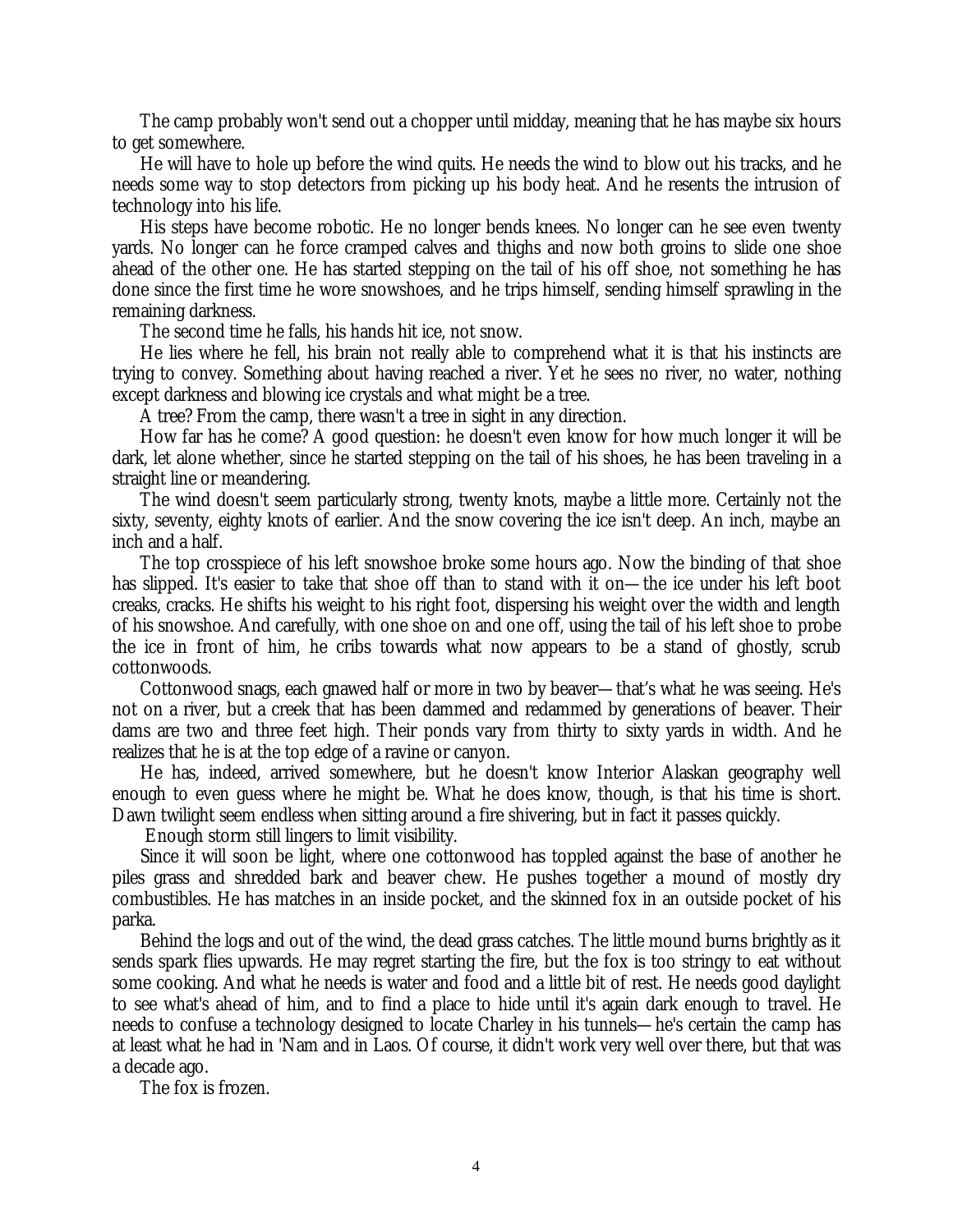He severs its front shoulders. Then holding each foreleg by its paw, he holds them over the fire and watches the white frostline push up the legs towards him. The fox has no fat. It doesn't sizzle, doesn't crackle, and the fire is small enough that it doesn't really cook. Rather, the film over the flesh thaws and dries and blackens as the thin shoulders soften.

Setting one shoulder atop the log, he rotates the other as he holds it over the flames, now died down to not much more heat than what a couple of candles would produce. He reaches to the side of him for more burnables, finds another piece of bark and a few more beaverchewed chips, a short length of a limb and a frozen moose turd. Adding these to the handful of fire, he stares into the flames, his eyes unfocused, his thoughts as frozen as the fox. So he doesn't see her—

"I thought you'd never stop." She falls headfirst across the log. "Saw your fire from way far back."

At first unable to truly accept her arrival, he stares at her as if seeing an apparition. He reaches to touch her shoulder, feels its solidity, then believes. "I'd given up on you."

"Hey, I'm tougher than you think, and you're wounded. You haven't been making the distance you were at first— and as skis, these slats suck." She sorta rolls over the log and lands half in the darkness, and seems to be only half there. "I'm not kidding about the fire. I could see it way far away… I lost your trail a long time ago and just been going since then. Wouldn't have found you if not for your fire."

Handing her the partially cooked leg, he spreads out embers and the still unburnt beaver chew with the other fox leg. He then scoops thin, fluffy snow onto everything red. Embers sizzle, steam, then go black. And the lingering twilight lightens until it seems that the new day has come.

"Gnaw on the end of that," he touches the partially cooked shoulder she holds. "That'll give your stomach something to growl about."

"You didn't have to put it out on my account."

"It served its purpose— "

"You're going tell me you lit it just so I could find you?"

"No. But you're right, with the storm ending it'll give us away. We'll have to eat cold meat." He looks at the fox leg. "We're on a creek that will eventually get us to the Yukon."

The embers are now cold. He pushes them against the log, under its curve, then removing his right snowshoe, he stands. "Are you afraid of tight places?"

"No, but somehow I think I should say yes."

"If this storm doesn't pickup again, we need to get outta sight asap."

"Agreed."

"As cold as it is, they won't have any problem picking up our body heat."

"So?"

"Well, we have to get going."

"I'm waiting."

"You don't get it. I'm thinking about spending the day in a beaver den if I can find where one has denned in a bank. Otherwise, it's a lodge. But they're liable to look there."

"Okay, but I'm not a mindreader. You'll have to spell out what you mean for me. I had no idea of what you were getting at."

*Mary would've known… but she isn't Mary. She knows other things, maybe.*

His problem now will be how to bust through the drifted snow without leaving a trail.

Actually, along the creek there isn't much new snow; the ground had been bare. Most of the snow followed the storm eastward. In places there is only an accumulated skiff. Nowhere along the creek does the storm's sugared snow seem to be more than ankle-deep, making for the probability that within a day or two another storm will dump a foot and a half of heavy, wet, marine snow, bringing right behind it warming temperatures, flooding and Breakup.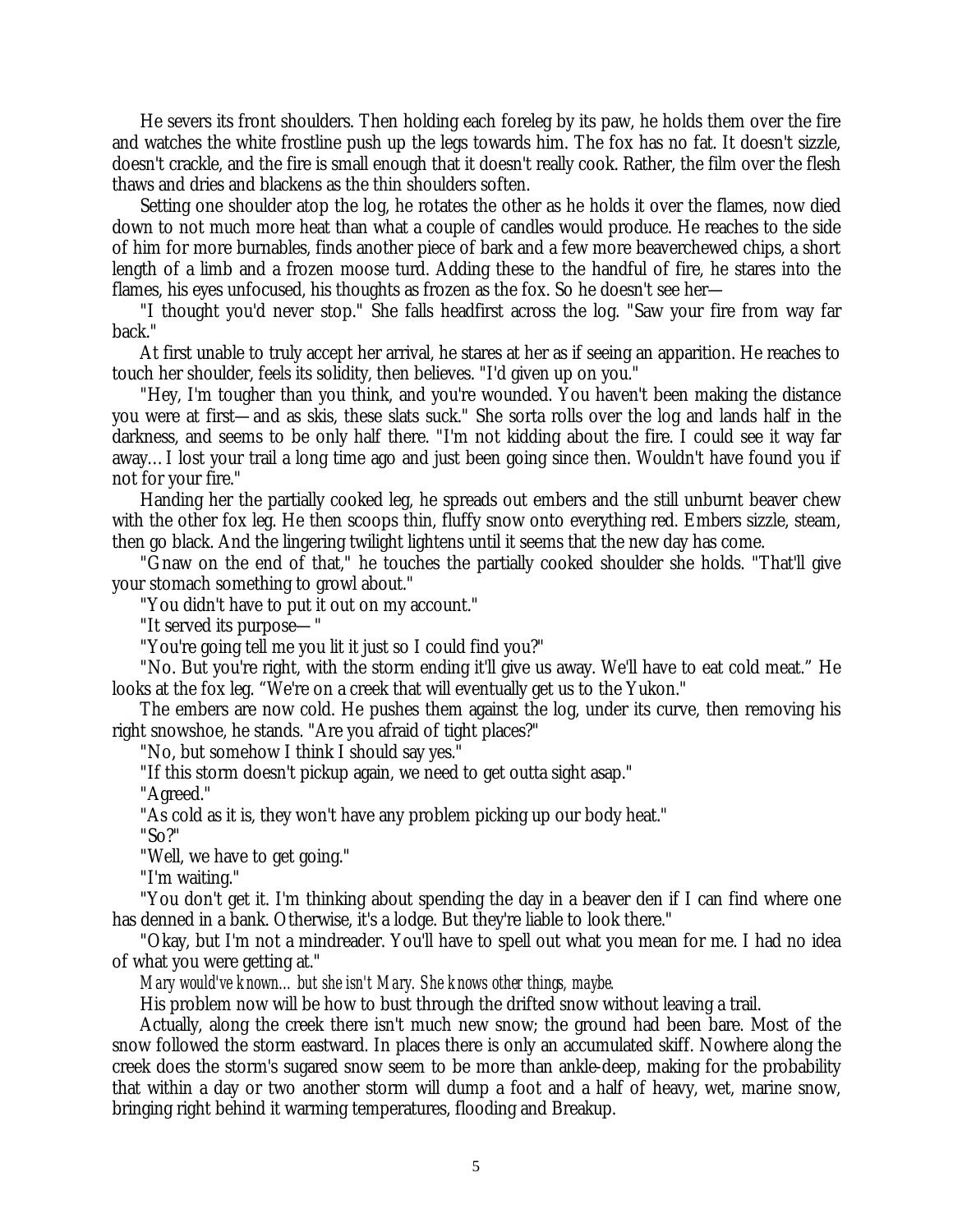Now that daylight has come, able to see and carrying his snowshoes, he steps over the log and again onto the sheet ice that cracks under his weight. "We'll have to parallel the creek."

"Wait up for me this time, will you? I didn't ask before 'cause I knew you didn't want me along, but we have gotten this far. We can make it out of here is we work together. I help you and you help me."

"I would've helped you before if you'd asked."

"Well, I'm asking you now."

"Enough said, let's go."

"How can you see anything?"

"What do you mean? Sun's up."

"It is? Everything still looks dark to me."

He waves his hand in front of her eyes. She doesn't blink.

"How did you see the fire?"

"It was real bright— "

*No, it wasn't. I didn't think I built that big of a fire. I know better than to do that.*

"Seeing comes from eating caribou liver."

"I thought night vision came from eating carrots?"

"They both start with *C*."

"They're not hardly the same."

"Shows how much we know, huh?"

How's she to answer that? Her mind isn't awake enough to be witty. She'd have to be resurrected to be *dead on her feet*, she's that tired. But she understands the problem they face. They are, what, fifteen, twenty minutes, maybe an hour of flying time away from the camp. The storm is no longer severe enough to keep helicopters grounded. They have very little time before they can expect to be overflown.

Ten steps become twenty, twenty-five, thirty, fifty, a hundred, and she starts counting all over again. The makedo skis remain strapped to her numb feet. The mop handle and splinter are still her poles. Her right hand has blistered, but her left hand is protected by the fox pelt, its fur warm against the backs of her fingers.

She feels him touch her every couple of strides to make sure she's keeping up— and with the slats strapped to her feet, stepping over limbs and blowdowns and beaver toppled trees is difficult, especially when she can't see where she steps. But she suspects that he isn't having any easier time carrying his snowshoes.

Some of the new snow is over old drifts that without a crust don't support his weight, letting him sink to above his knees. He founders and she catches up, then falls behind again when there are two or three beavertopples together.

Wind continues to gust twenty knots or so as it sifts sugar snow from tree boughs to their trail, filling their tracks and those of an otter. Although she really cannot see, she tries to follow his foot steps exactly, hoping the trail of her slats will rub out his prints. She never expected skills developed on solitary weekend outings— weekends spent in Vermont and on Mt. Washington when all she wanted was to escape telephones and guest appearances and rubber chicken dinners— would get her through a night like this one, but she never expected to trussed up and shipped off to Siberia as a political prisoner. That's what she is, a political prisoner. *Not in America!… But yes, here*. The camp might be a Gulag Archipelago of one, but one too many. And as far as she knows, there may be other camps. That's a frightening thought. Other camps? How would anyone know whether another camp exists? Surely there'd be rumors similar to those about what happened at Roswell. But who believes in space aliens? The same kooks who would believe a camp could exist. That's not a comforting thought. So if she doesn't tell the world about this camp—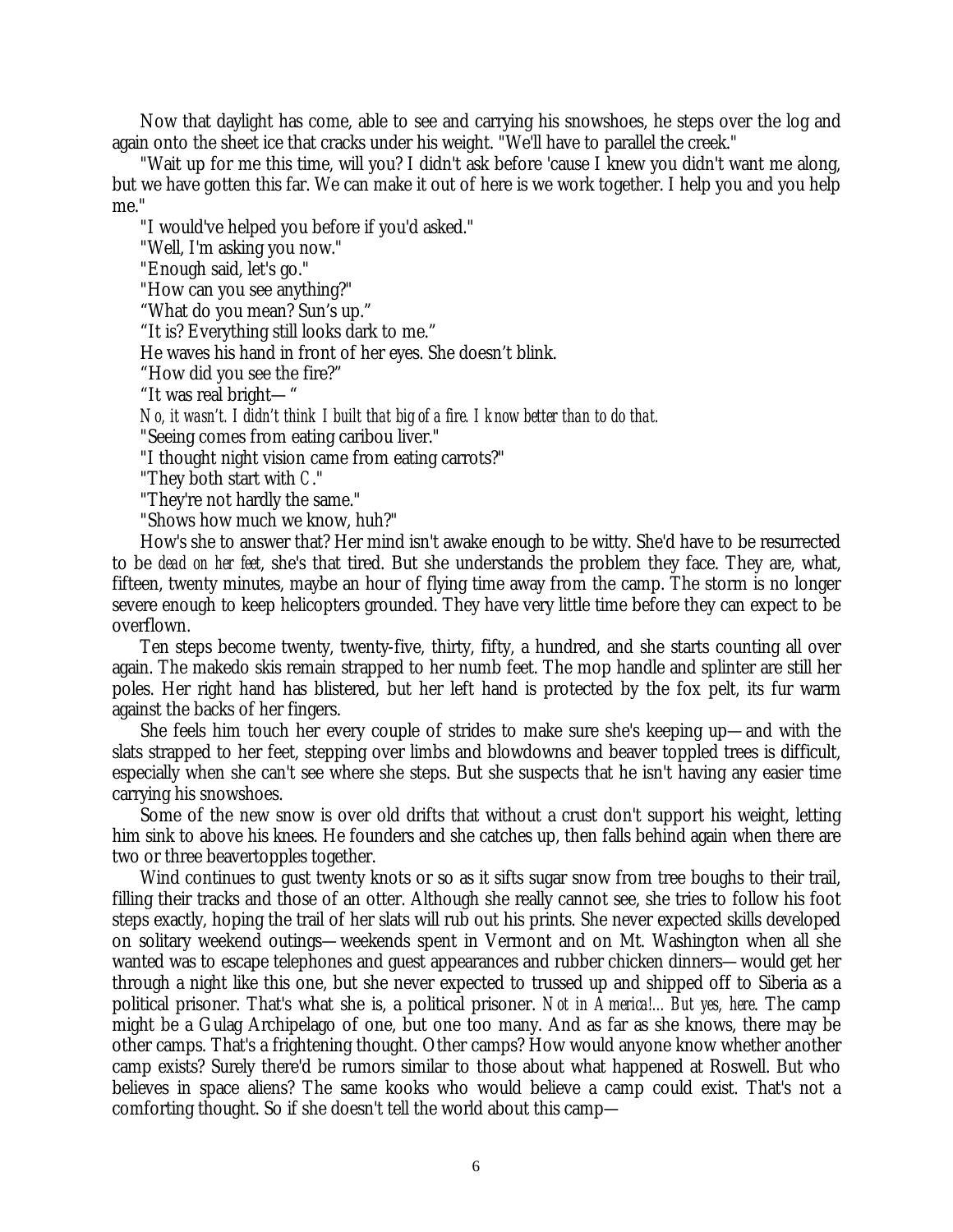Will she be believed? Probably not without a witness, without him. He's her credibility. And she silently prays to no particular deity that he isn't a crackpot of the sort so many reclusive veterans are. She needs him to be an unimpeachable pillar of integrity, someone whose word is unchallengeable.

What about what he said to the medic before they left?

She doesn't know, and she's too tired to put all of this together, and she's glad he's ahead of her, that she can follow him, that it is still dark, that he'd lit the fire and halfway cooked the fox that she really can't eat but might be all there is for awhile. She's glad to be alive— and it has been a long time since she thought that thought. She had begun to take life for granted, even though she knew better, knew how so many in other parts of the world live, knew about oppression and human slavery and mass starvation to achieve political solidarity within a nation. She knew how evil one human being can be to another, knew how thin the veneer of civilization really is, knew that any breakdown in society produces chaos. She saw that in Watts, then again the entire summer of '68. She saw that in Prague the same year. She just didn't think that this could happen here in America, didn't think it was even possible, still doesn't want to believe that any of this has happened. But it's all true. Every bit of it.

Her government has betrayed her. How else can she say it? She has been betrayed.

But the answer isn't building a bomb and blowing Washington back into the stone age… or is it? What else can she do, tell the President? What if he already knows? What if—

No, she is *not* going there.

Wind sprinkles glitter across the creek drainage as the sun makes its first appearance low in a pink sky.

"How much time do we have?" she asks, her voice soft but carrying far in the darkness ahead of her.

"Maybe an hour, no more.… There's a big pond ahead. I see it. Should be an old lodge on it and some open water. We're goin for a swim."

"We're going to get wet?"

"I don't know any other way to swim."

"Won't we freeze?"

"I imagine we'll get plenty cold, but what the hell, you can shiver next to me."

When he reaches the upper edge of the pond, he pauses. Twenty yards in front of him, the ice ends. There is thirty, maybe forty feet of open water too deep for him to see the bottom.

The beaver lodge is at the far left side of the pond. It's surrounded by thin, snow-covered ice for fifteen or more feet. He points to the lodge as he says, "Don't know how deep the pond is. Looks like ten feet anyway so we will have to swim. What we don't want to do is leave any tracks near the lodge or break any of that ice. So we enter the water straight ahead of us, then paddle over to the ice by the lodge and see if we can find one of the tunnels. They'll be a ways under water and about a foot, maybe fifteen inches in diameter, sort of a tight squeeze. But keep your arms over your head. You'll be surprised at how small of an opening you can get through— and how long you can hold your breath. The cold water shortens the time, though, so be prepared." He reaches out to touch her shoulder as if to reassure her.

"Anything else you want to tell me?"

"There'll probably be somebody home so I'll go in first. Beaver aren't real brave, but I have been attacked by one that pulled thirty pounds of weight and thought it was a bulldog."

"You lost me."

"I caught a migrating boar in a drown set— the boar was too big for the set. He was waiting on the bank for me, damn near got me. I had to hit him a couple of times on the head with my axe before he became cooperative."

"You killed him?"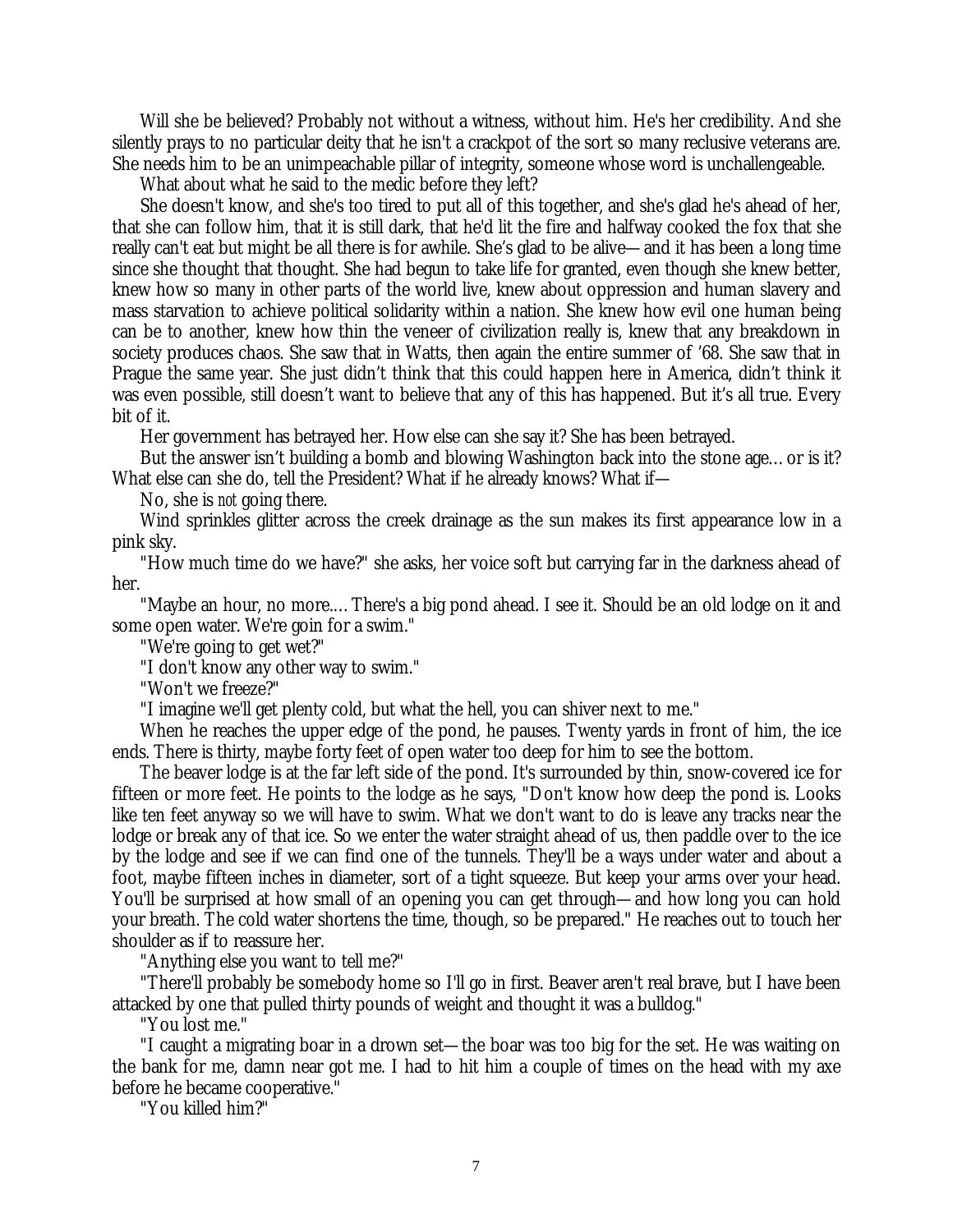"They usually don't let you make plews from 'm till you do."

"I'm glad you still have a sense of humor."

"There ain't gonna be anything funny about getting wet. I'd roll one of those blankets up as tight as you can. Maybe the inside of it will stay a little bit dry." He takes off the parka. "I'm gonna cache these shoes under water. Might not need them again, but I don't want to leave them where they can be seen from the air— or found if someone gets out and walks around."

"You want to take my skis?"

"Nah, leave those boards on your feet till we get in the water. I've been watchin what you're doin. The track behind you looks almost like an otter's."

"Thank you."

"For what?"

"Never mind. Let's get moving. I'm already cold."

He eases onto the ice that cracks and cracks and sends ripples of cracks across it. Lying down, twisting half onto his right side, his parka and shoes in his left hand, he crawls forward half his length, then pauses and says, "You might as well give me those boards and anything else you want me to carry. We're gonna break through before we reach the edge."

His weight on the ice causes it to sag, letting water flow back into the depression, soaking the bottom of his right arm and shoulder, wetting him as far back as his hip.

"You have enough to hold. I'll get them." Although it remains dark, she sees well enough to lie on the ice just behind him and wiggles around until she loosens improvised bindings that were never intended to come loose. "I got them. Go on. I'll be right behind you."

"Yeah, well, I'm not all that eager."

Nevertheless, he squirms forward as the ice continues to sink, with more and more overflow backing up onto the ice, depressing it farther, washing away both their trail and their weight. And they, like two otters, slip into the pond that is shockingly cold. He tests the depth: the pond is over his head. And she sputters as the water gives her an instant headache.

Taking her arm, he kicks in a half dog-paddle stroke. Now that he is in the water and closer to the lodge, he sees the beavers' feedbank. There, under a sunken limb the diameter of his forearm, he wedges his shoes and her skis, the buoyancy of them threatening to float the limb. But the limb is well-anchored in mud. And when he pulls a second limb over them, they are down until retrieved.

At the edge of the ice surrounding the lodge, he again tests the pond's depth. It's still over his head but barely so.

The water is cold enough that little blood enters his hands, arms, feet. All of him is numb.

He hasn't climbed into a beaver lodge since he was a little older than Eddie. He isn't certain he still can. And just before he dives to look for an entrance tunnel, she asks, "Will there be enough air in there for us?"

"They don't have gills, they have to breath so there'll be a vent hole somewhere, a small hole not large enough for a wolf or coyote to open up and break into the den." He turns so that he faces her. "Look, if a helicopter flies over when we're in the lodge, we have to immediately get into the water. We should be able to hear its rotor if it's close.… The lodge will have at least two entrance tunnels. You take one and I'll take the other. We don't want them picking us up on infrared sensors. Just keep enough of your head above water to breath, and whatever you do, don't talk. They can pick you up on a mike, or at least we could pick up Charley in 'Nam."

"I understand."

"Hand signals only."

"Yes sir."

"That's more like it." And as if she were Mary, he pulls her towards him and kisses her forehead, her hair already plastered tight to her scalp.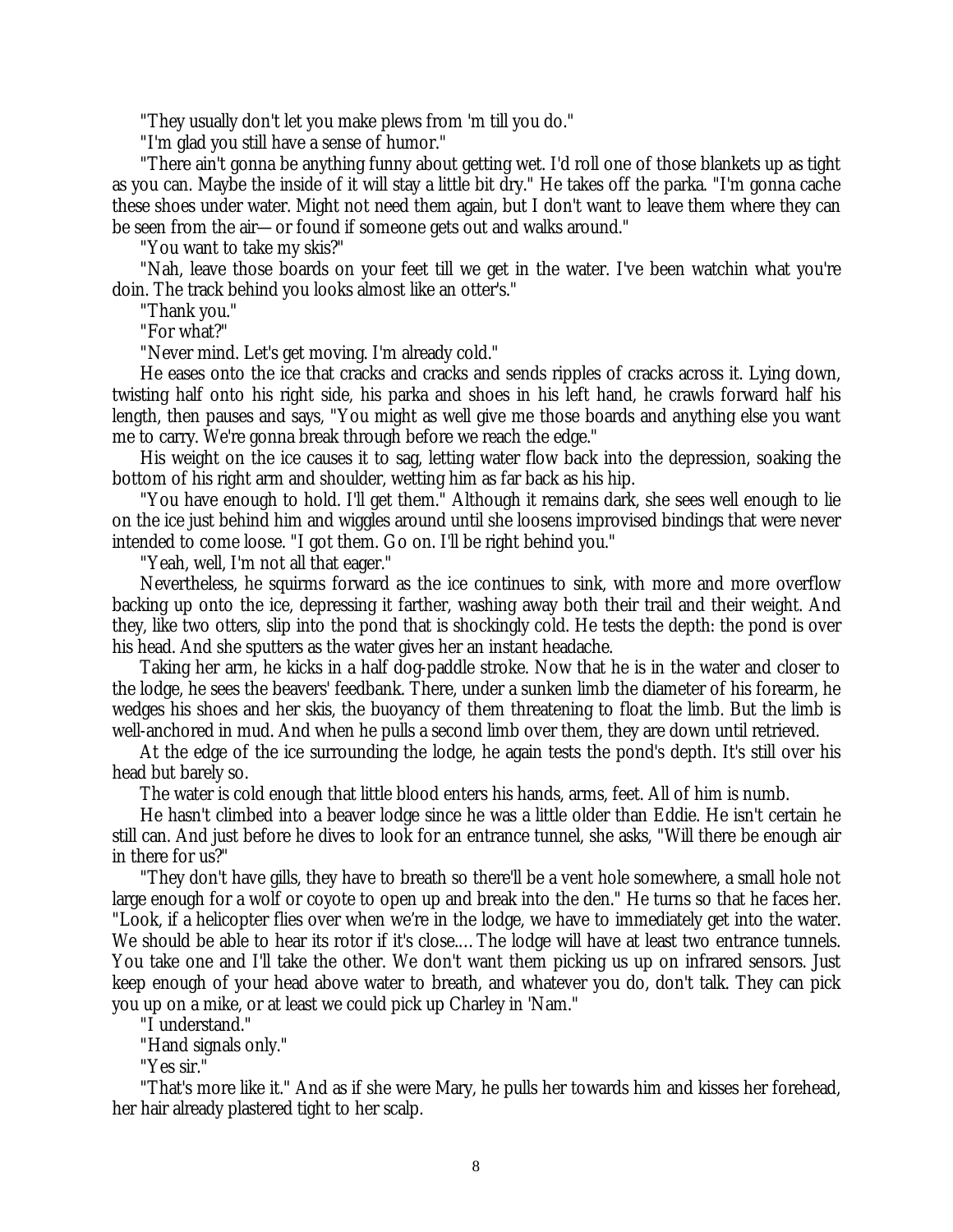He dives under the ice through which a small amount of sunlight passes and become trapped, thereby enabling him to see. He finds the bottom canals dug by the beaver during periods of low water, and he sees a dark hole where several canals emerge. An entrance. And he surfaces just beyond the ice edge, gulps air, points: "If I don't resurface in a minute, I made it in. Look where the canals come together. I'm gonna try that entrance first. It's small."

"What if I can't see the canals?"

"Can you see the lodge?"

"Barely. It's still awfully dark."

"Line up on the lodge— no… if I can get in, I'll come back and get you."

The opening isn't as small as it appeared. When he approaches it, he sees that it's half overhung— and once he's under the overhang, he pops up in the lodge where only two kits remain, their parents having bailed out an escape entrance. At first he doesn't see the kits that make little grunts when he pulls himself out of the water and onto the packed mud and stick deck. The inside of the lodge is almost totally black. And his concern isn't the kits but whether she can find the entrance even with him leading her.

But after a shivering moment, he realizes what he has to do. One kit backs away while the other doesn't move, it's mistake. He brings his fist down hard on the kit's skull. The kit kicks once, and the second kit squirts past him, dives, and is gone.

He leave the kit, breathes deeply, then slides back down the entrance tunnel. And when beyond the ice, he surfaces, locates where she remains; then grasping her arm, he pulls under and toward the entrance.

Splashing into the lodge, grasping as if she's been choked, she pulls herself forward as he pushes, hurriedly sliding her onto and across the mud and sticks as he loses his air.

"What the hell is that!" her question not asked but an exclamation when she touches the dead kit.

"A baby."

"A baby? That?"

"Yeah, well, it waited around for a dinner invitation… there isn't light in here for me to see to skin the little fart."

"A baby beaver? You got a beaver?"

"Yeah, there was two babies."

"Were two babies?"

"Yeah, that's what I said."

"No, you said *was*."

"What are you, an English teacher? This is one helleva place for a lesson."

"I'm sorry, but there are some things that annoy me."

"Yeah, well, at least I can still annoy you. That's a helleva improvement from where we were a day ago."

"Help me— I'm too cold to move."

"But not too cold to hear me say *was*." He slides his hands under her armpits and pulls her toward and onto him. The inside of the lodge is domed, three feet high at its highest and five feet across. Its platform deck is eight inches above the surface of the pond, and it stinks.

The smell is one she can't quite identify, a mixture of sour earth and musk, an earthy perfume she wouldn't wear even if her mother gave it to her. She has never before smelled beaver castor, and she hasn't felt but one man for a long time, that man the Israeli who got her into this mess. She thinks about quickly sliding off him, but she doesn't. She doesn't even try to move. She just lies there on top of him, her knees bent, her cheeks becoming flushed. She lies there feeling warmth beginning to flow into her chest, her shoulders, upper arms, loins. And exhaustion begins to shut her systems